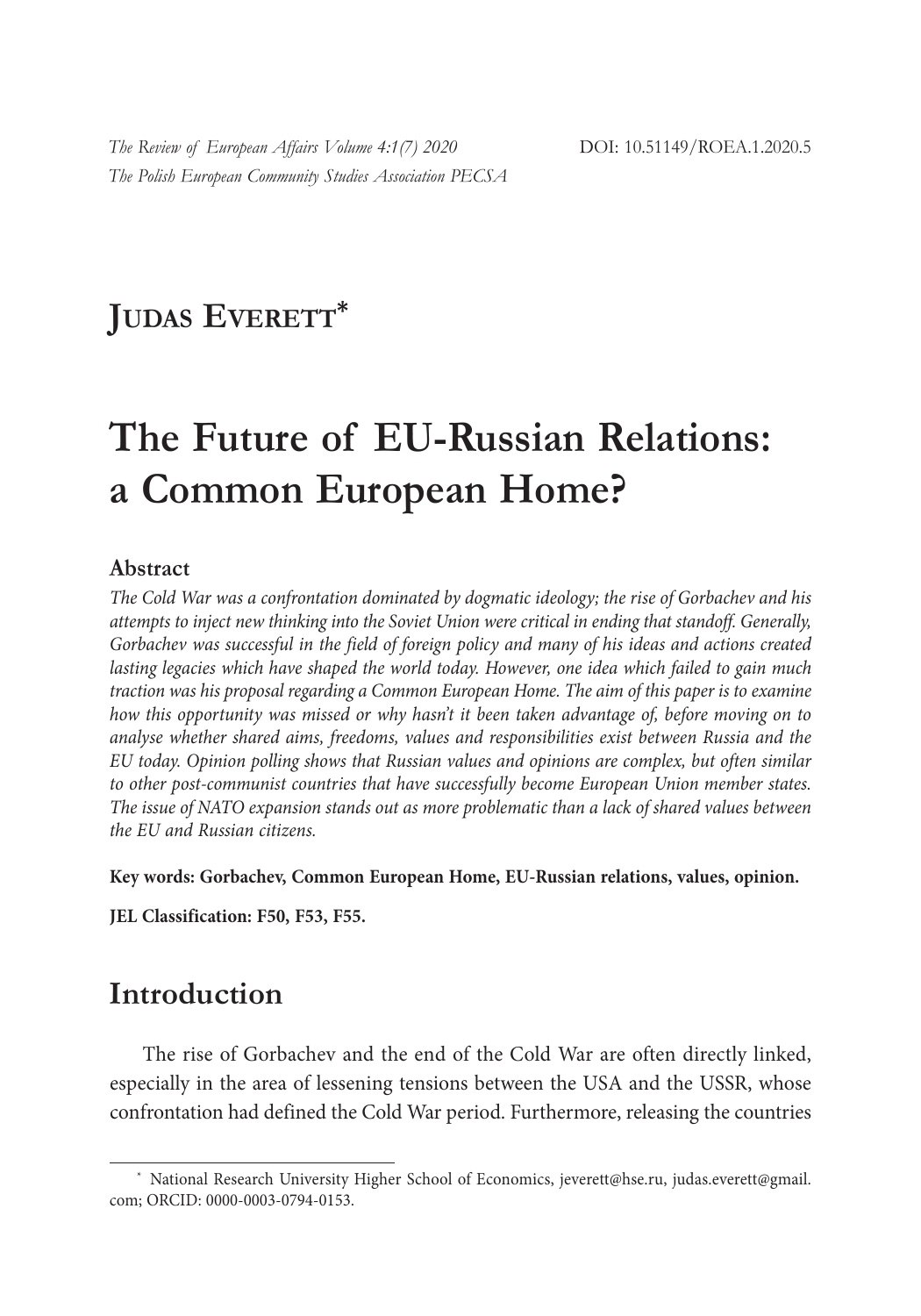brought into the Soviet Union's sphere of influence following the second world war would have been inconceivable under any previous leader, yet the Sinatra Doctrine did exactly that (Larrabee 1991). The improvement of relations between the USA and the USSR fostered by Gorbachev and Reagan had also led to several summits, meetings and ultimately the signing of the INF Treaty1 (Beschloss, Talbott, Little 1994). In the end, however, Gorbachev was more successful in internationally than domestically, although his concept of a Common European Home did not experience the same success as his bilateral negotiations with the US.

Following the Russian Soviet Federative Socialist Republic's declaration of sovereignty and disintegration of the USSR, Russian President Boris Yeltsin also showed a desire to find some kind of Common European Home. The political landscape had significantly changed by this point and Yeltsin showed enthusiasm for joining the European Union (Martin 1997). Although at no point during the Yeltsin presidency was Russia even close to being in a position to join the European Union, the prospect was positive in terms of signifying that the country was seeking to move closer to European norms and economic structuring. Since the rise of Vladimir Putin there had been considerable doubts raised over such a future for the Russian Federation, especially since Russian aggression in Crimea and Eastern Ukraine.

On the other hand, prior to this aggression, cooperation in certain areas, particularly economy; justice and home affairs; external security; research, education and culture (Benč et al. 2009) (Romanova, Zaslavskaya 2004), combined with a favourable view of the EU among Russian youth (DW 2013) suggested that this might have been subject to change in the future. Therefore, the questions here are: why did a Common European Home remain unrealised in the past? What are the future prospects for finding a Common European Home which includes Russia? And finally – to what extent the prospects regarding Russia can hope to contain the shared European values of human dignity, freedom, democracy, equality, the rule of law and respect for human rights?

The importance of soft power has been demonstrated (Nye 1990), as has the importance of soft power to the EU (Michalski 2005; Matlary 2006; Goldthau, Sitter 2015). Perhaps most important, however, is that due to *'its particular historical evolution, its hybrid polity, and its constitutional configuration, the EU has a normatively different basis for its relations with the world'* (Manners 2002). In other words, the EU is not merely constructed on a normative basis, but it is predisposed

<sup>1</sup> Treaty Between the United States of America and the Union of Soviet Socialist Republics on the Elimination of Their Intermediate-Range and Shorter-Range Missiles.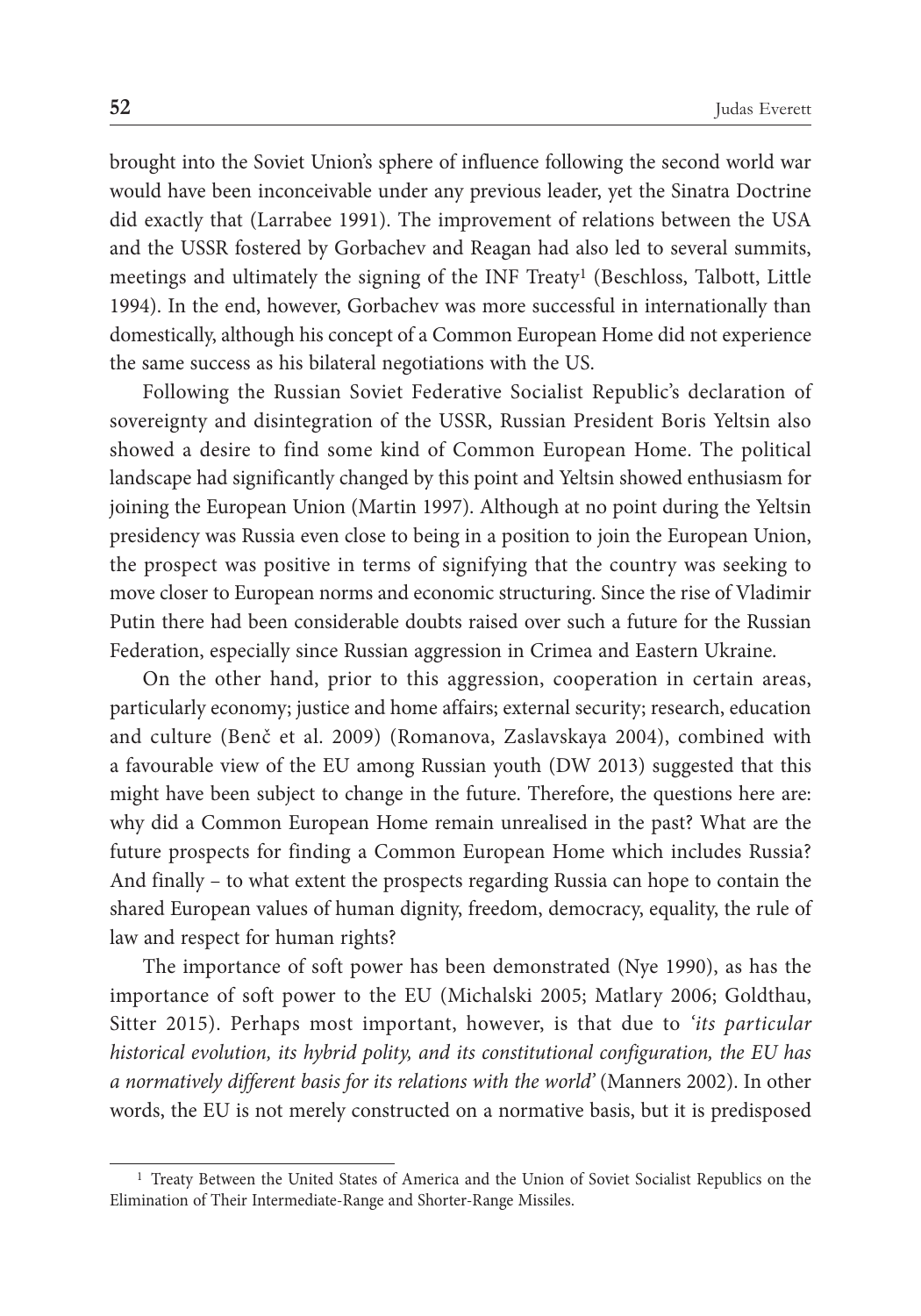to act in a normative way in world politics (Manners 2002). This has changed what is considered normal in world politics (Manners 2008), for this reason there is a need to consider aims, freedoms, values and responsibilities when discussing the EU.

### **Unrealised Opportunities at the End of The Cold War?**

The Cold War had dominated international relations for over four decades and its end caught many by surprise. The stability of the situation was often noted as an unexpected positive side of the bipolar confrontation. As the confrontation came to an end many feared that chaos would ensue, that the international system would crumble and violence would rage. Even more were trapped in uncertainty, as the USSR, Yugoslavia and Czechoslovakia all disintegrated, some in more violent ways than the others. Gorbachev, the great hope for change, was successful in starting the reforms, but after being the victim of one of the most poorly planned and executed coups in history he fell into irrelevance, his career ended by the man who had blocked the coup's attempts to remove him – Boris Yeltsin. However, the fate of Yeltsin was not dissimilar to that of Gorbachev, beset by conservatives at home and increasingly unable to convince the West that investing money in the Russian Federation would not be a waste.

Even after the collapse of the USSR, suspicions remained. It was believed that Russia did not have the legal framework which could prevent the loss or stealing of funds, and that financial support may also allow their military industrial complex to continue to be supported (Nasar 1992). In the analysis of the period following the breakup of the Soviet Union, the enthusiasm of the time is replaced with a feeling that Russia has been somehow lost (see Conradi, McFoul, Lucas).

The rise of concern regarding Russia and whether it has been lost to the West for the immediate future is important – logically it implies that it had not always been so. Returning to the time when Gorbachev was rising to the highest position in the Soviet Union there was little sign that within just a few short years the Soviet Union would no longer exist and that the politics of the world would be irreversibly changed. Initially Reagan was not convinced by the new young leader of the USSR and as such made little effort to achieve bilateral co-operation or concrete goals in tandem with the Soviet Union. However, this had changed and Reagan's later declaration that his characterization of the USSR as the Evil Empire was no longer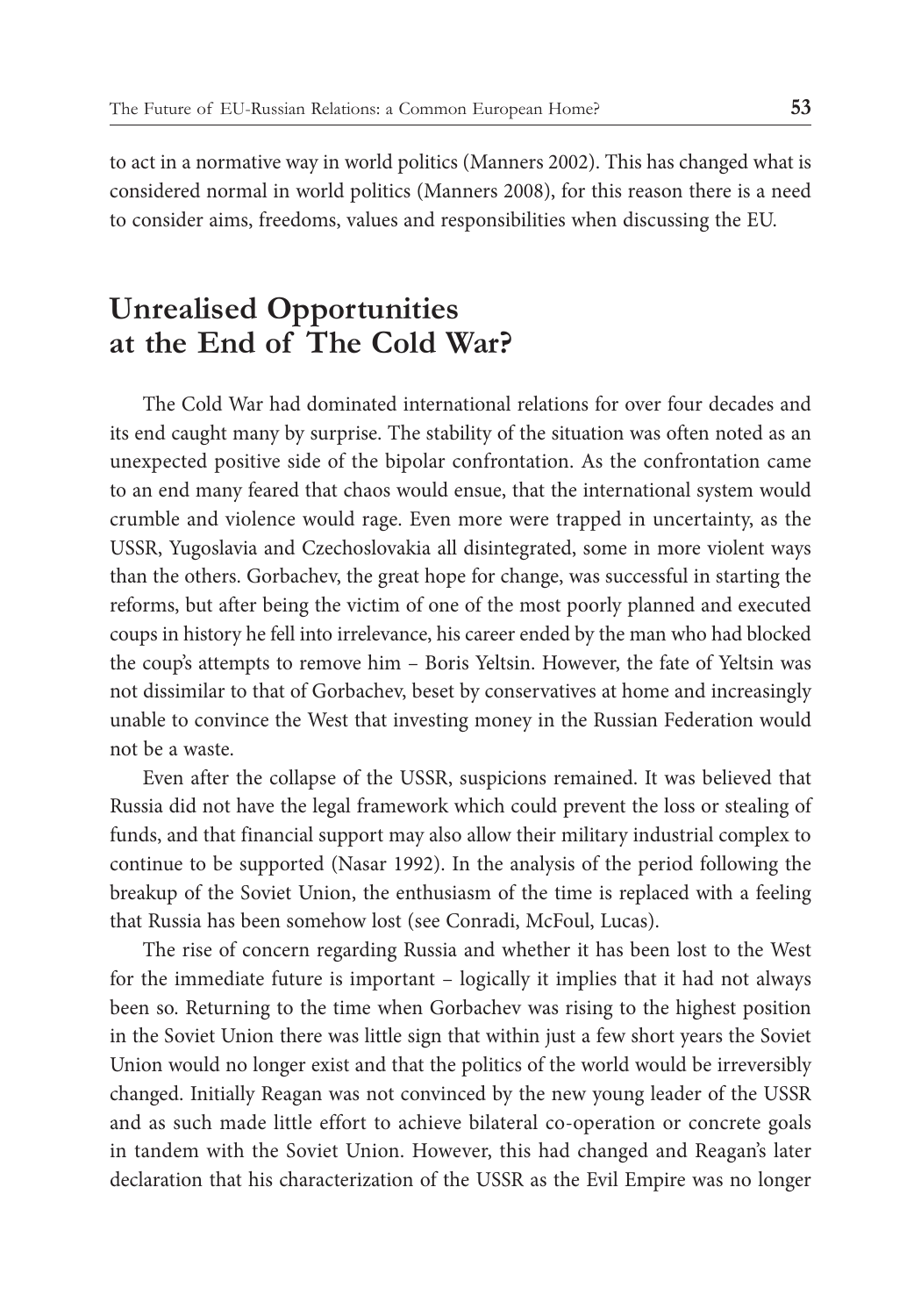relevant was the clearest indication of this turnaround in the US-USSR relationship (Beschloss, Talbott, Little 1994).

The renunciation of the Brezhnev Doctrine was the clearest indication in the turnaround which had occurred in geopolitical reality. The stationing of hundreds of thousands of troops in East and Central Europe, followed by the violent repression and reversal of reforms in Hungary in 1956 and Czechoslovakia in 1968 had been central to the Soviet Union's geopolitical position. By renouncing such actions, in what was coined the Sinatra Doctrine, the way for reforms was cleared and even encouraged as reformers in Moscow were eager to use the Warsaw Pact countries as test subjects for their own reforms (Sebestyen 2010). However, many of the regimes in Warsaw Pact countries were significantly more conservative than Gorbachev's government, so clearing the way was one thing, but beyond suggesting reform Gorbachev was unwilling to act in any way which would contravene his stated intention to let these countries exercise self-determination over their futures.

It was not apparent how far the Sinatra Doctrine could be stretched. Clearly Gorbachev expected these countries to choose a form of socialism – perhaps one not dissimilar from Dubcek's socialism, which was crushed by Warsaw Pact forces in 1968 (Bialer 1988). However, would those countries be allowed greater sovereignty? Would they be allowed to pursue pure market capitalism? What of their relationship with western European communities? All of these questions were difficult to answer, especially as Gorbachev tried to balance the reformer and conservative factions within his country and his government. One thing was abundantly clear: NATO expansion was not to be accepted under any circumstances.

The good relationships which Gorbachev enjoyed with leaders in the western camp, as well as the adoration he received from foreign publics, suggested that a new settlement may be found in the East-West relations. It was in this context that his largely forgotten proposal of a Common European Home was made. At the time the proposal was noted to clash with traditional Soviet foreign policy thinking, as well as being greeted with some puzzlement and mistrust (Malcolm 1989). In his 1989 address to the Council of Europe in Strasbourg, Mikhail Gorbachev hailed the meeting as evidence of the fact that the pan-European process is a reality and the fact that it continues to evolve. He continued to state that:

*'The Helsinki process has already commenced this important work of world-wide significance. Vienna and Stockholm brought it to fundamentally new frontiers. The documents adopted there are today's optimal expression of the political culture and moral traditions of European*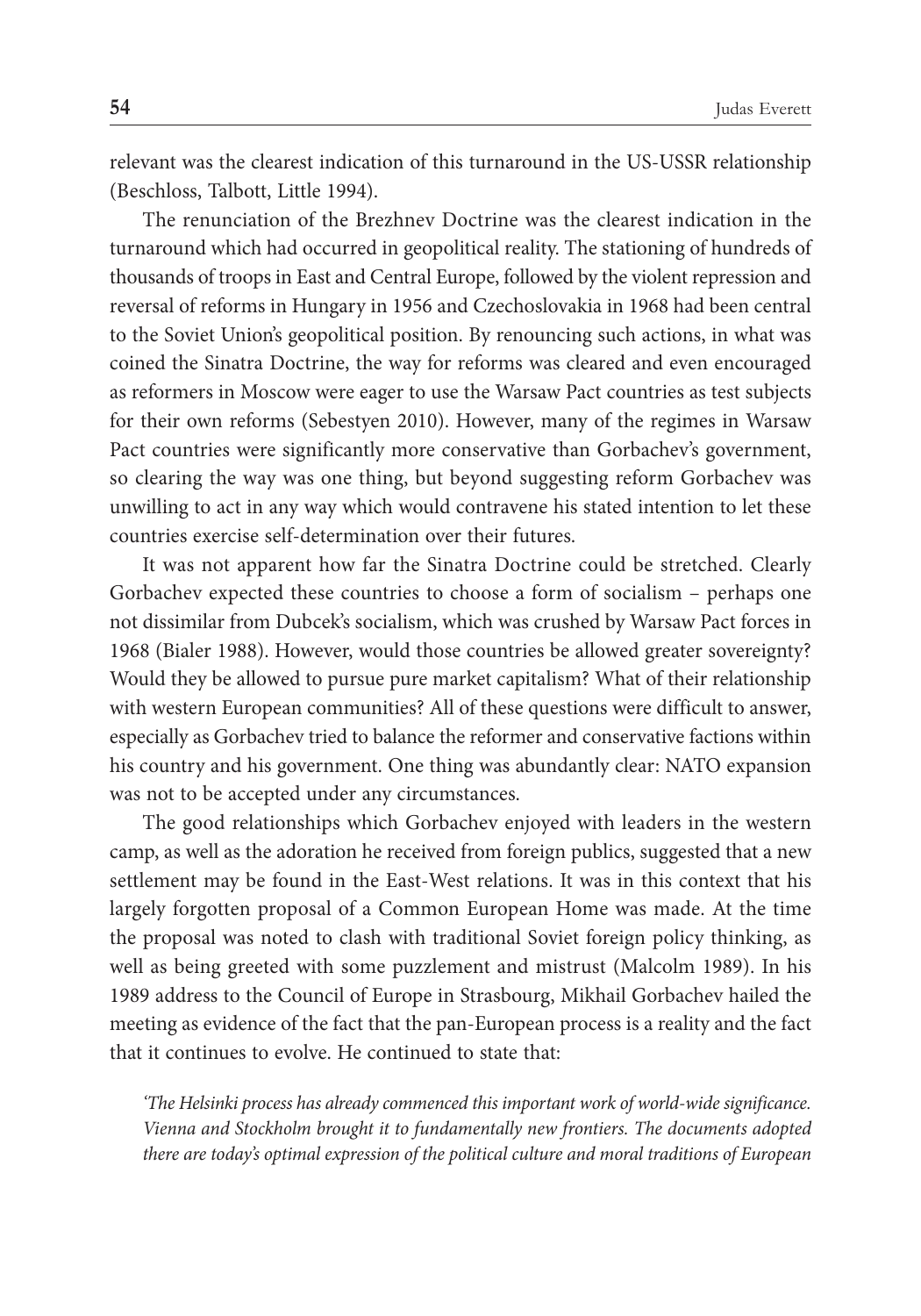*peoples. Now it is up to all of us, all the participants in the European process, to make the*  best possible use of the groundwork laid down through our common efforts. Our idea of *a Common European Home serves the same purpose too.'* (Mikhail Gorbachev 2015*)*

The speech was short on detail, Gorbachev admitted that he did not have notes in his pocket. However, military reductions and moving towards peace were stressed, as was the need to tighten both institutional connections across Europe and economic ties and the retention of the humanitarian aspect of the pan-European process. Furthermore, and more important for this paper's scope, a restructuring of the international order existing in Europe was suggested, one that would 'put the European common values in the forefront and make it possible to replace the traditional balance of forces with a balance of interests' (Mikhail Gorbachev 2015). In terms of security, a much greater role for the OSCE was envisaged. This is an idea which has endured in Russian foreign policy thinking much better than the Common European Home has managed to (Casier 2018).

The days of the Warsaw Pact and Comecon were clearly numbered as the results of the Round Table Agreements in Poland and subsequent free elections shook the communist world and changed the political landscape considerably. One by one, the communist regimes of the region fell. Events were spiraling out of control and it was becoming increasingly clear that the Soviet leaders were losing their grip on the situation. The achievements of co-operation were then thrown into doubt as the August coup was attempted in 1991. The US intelligence services had long known that a coup would be a likely result of the daring reforms which Gorbachev had embarked upon (Beschloss, Talbott, Little 1994), but the American response to the events was quite restrained, perhaps in order to protect their interests regardless of which faction prevailed (Beschloss, Talbott, Little 1994).

The same restraint was characteristic of how the Bush administration dealt with the increasing pre-eminence of Yeltsin and Gorbachev's loss of relevance. Hesitancy characterized the US's approach to developments in post-communist Europe. The idea of the USSR joining NATO was proposed by some, but joining an organization established to counter the Soviet Union itself, as well as its, now changing, ideology, was absolutely unthinkable. The idea was pure anathema even to reformers. Declassified documents have shown that officials lined up to give assurances against NATO expansion: Baker, Bush, Genscher, Kohl, Gates, Mitterrand, Thatcher, Hurd, Major and Woerner were among those who assured the Soviet leadership that NATO would not expand eastward (Savranskaya and Blanton 2017). As a compromise, in order to offer increased relations with NATO for those who sought membership and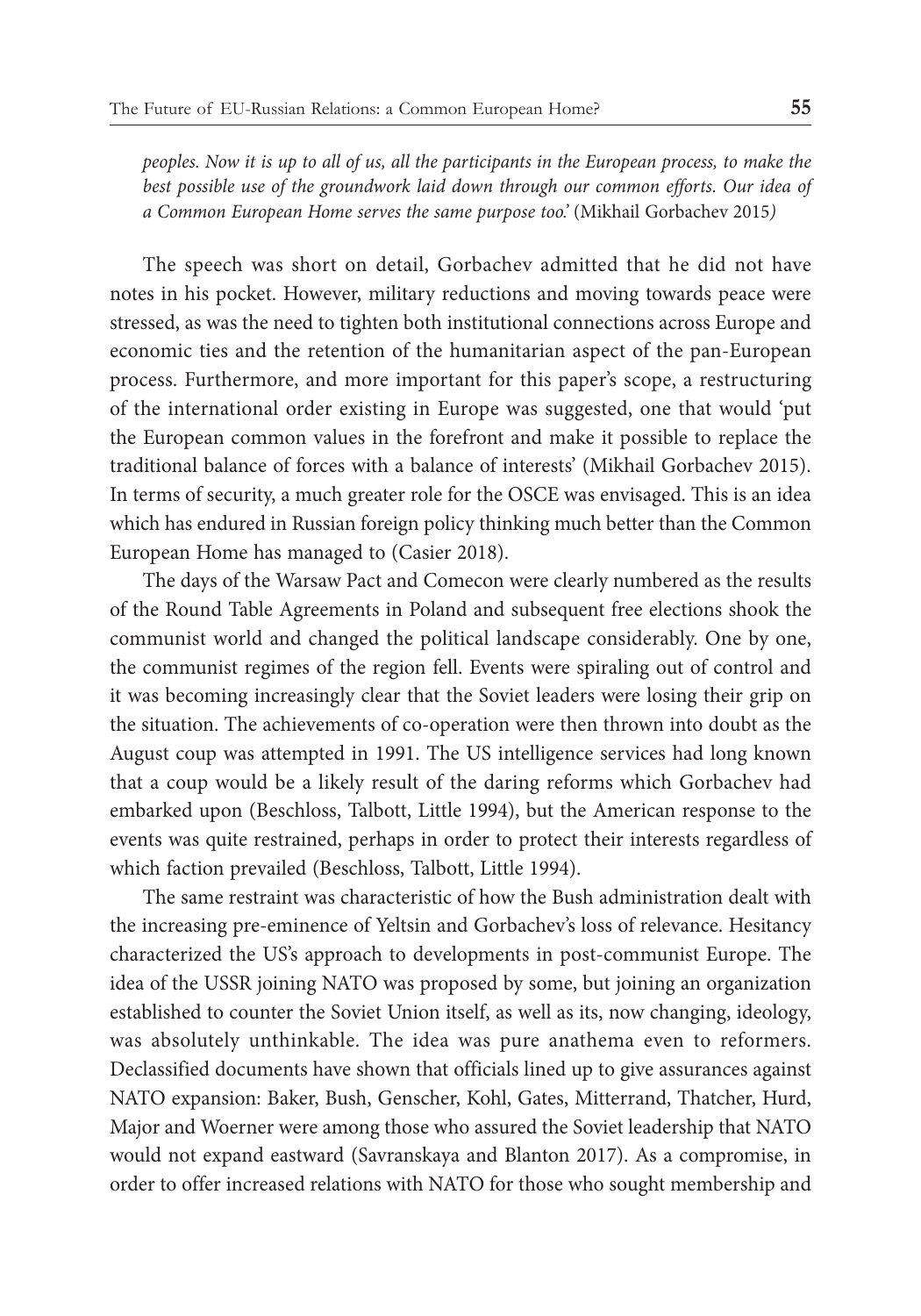minimise the exclusion of those who did not (especially Russia), the Partnership for Peace (PfP) was proposed as a way to bring European countries together. According to President Clinton it was absolutely not intended to draw another line dividing Europe a few hundred miles to the east and was a track that would lead to NATO membership (Savranskaya, Blanton 2018).

The decision to expand NATO eastward, regardless of previous guarantees, was in part due to eagerness of some countries to join, e.g. Poland and the Baltic states, but also due to extensive lobbying from US arms contractors (Seelye 1998) and groups such as the U.S. Committee to Expand NATO, which was also led by the director of strategic planning for Lockheed Martin Corporation (Gerth and Weiner 1997). Ultimately, both EU and NATO expanded eastward, but only one of these made the vision of a Common European Home less likely – the expansion of NATO. Attempts to include Russia in NATO decision-making by creating a new body, the NATO–Russia Council, which replaced the NATO–Russia Permanent Joint Council that had been set up in 1997, failed to include Russia in NATO decisionmaking in any meaningful way. Former Bush adviser Thomas Graham explained that while the council was intended to include Russia in the decision-making processes, any issue which was important for the US government was actually worked out beforehand, so while Russia appeared to participate and be included, the reality was quite different (Conradi 2017). After several decades outside of the very institutions which Gorbachev was so desperate to see his country become a part of, the question is whether or not shared aims, freedoms, values and responsibilities exist which may allow this to become a reality in the future.

#### **Shared Aims, Freedoms, Values and Responsibilities Today?**

The fact that opportunities at the end of the Cold War may have remained unrealised does not mean that they can never be. However, as earlier discussed, for a Common European Home to become a reality, there must be shared aims, freedoms, values and responsibilities which exist today and would allow for such a realisation. The main values of the European Union are: human dignity, freedom, democracy, equality, the rule of law and respect for human rights (Europa.eu 2016). These are not values often associated with Russia in general, certainly the central government does little to promote them, but have they developed among citizens regardless?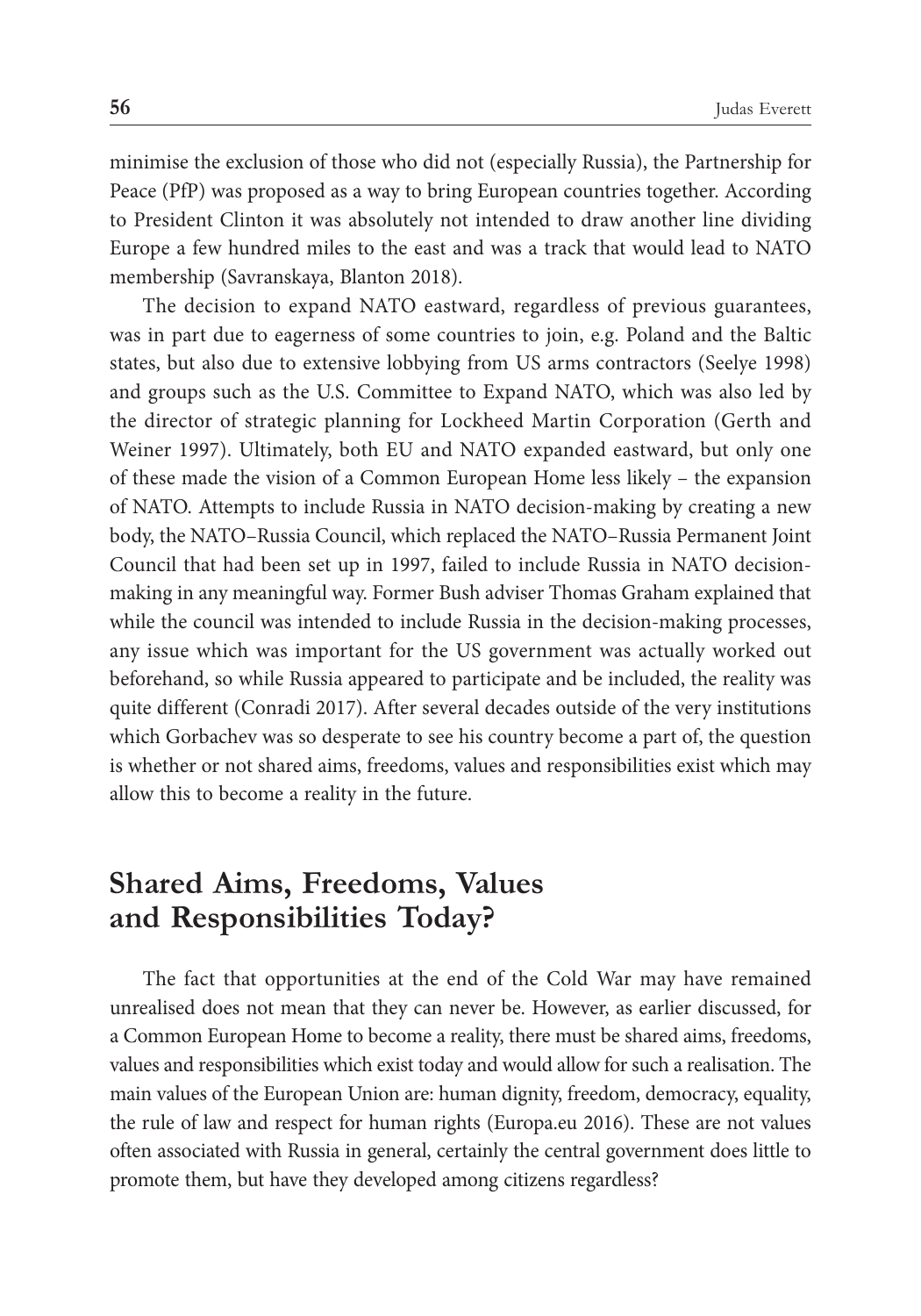Even in some of the areas where Russia has been most famously at odds with the values espoused by the EU, there are signs of changing attitudes. For example, in a recent opinion poll conducted by the Levada Center, it was revealed that 47% of Russians support equal rights for gay people in general. A higher percentage (63%) would accept an acquaintance's homosexuality (Interfax 2019). In the same year, the percentage of the populations which did not agree that gay, lesbian and bisexual people should have the same rights as heterosexuals across several postcommunist EU member states were as follows: Slovakia 59%, Romania 54%, Croatia 51%, Hungary 46%, Bulgaria 45%, Poland 45% (ILGA-Europe 2019). Therefore, while the situation is not ideal in many countries around Europe, it has not proven to be a barrier for cooperation or even EU member status. Moreover, it is notable that the opinion of homosexuality is improving in Russia and in the future it may prove to be even less of a barrier.

In terms of democracy the views of Russian citizens are, perhaps surprisingly, realistic, with by far the most common answer to a Levada Center poll stating that democracy exists in Russia only in part (Levada Center 2016). However, when asked what kind of democracy Russia should have only 16% chose a democracy like in another state (e.g. Europe or the USA), with 19% selecting one like in the Soviet Union and 46% choosing something which corresponds to national traditions and the specifics of Russia (Levada Center 2016). In terms of what kind of state they would like Russia to become in the future, the most common answer (with 31%) was that Russia should become a state with a market economy, a democratic system and respect for human rights similar to Western countries, but in a way corresponding to national traditions and specifics of Russia (Levada Center 2016). The need for a uniquely Russian way is a recurring theme in Russian opinion polling in general, regardless of whether that is due to the size, ethnic and social makeup of the country, or a mixture of all of the above.

The issue of whether or not Russia should join the EU is a more complicated one. Specific policy actions are more complex than general opinions or attitudes and, this being the case, relevant polling data should be viewed somewhat more skeptically. However, with that being said, before the matter of Crimea and the sanctions young Russians, in particular, had a positive attitude toward the EU (DW 2013), with 41% in favour of joining the European Union sometime in the future, 19% unsure and 40% against. This is a trend which EU member states seem eager to encourage, with the German politician Ronald Pofalla suggesting a visa-free regime for young Russians (DW 2019), a plan which the German FM pledged to discuss with other Schengen countries (Schengen Visa Info 2019). The Levada-Center (2017) found that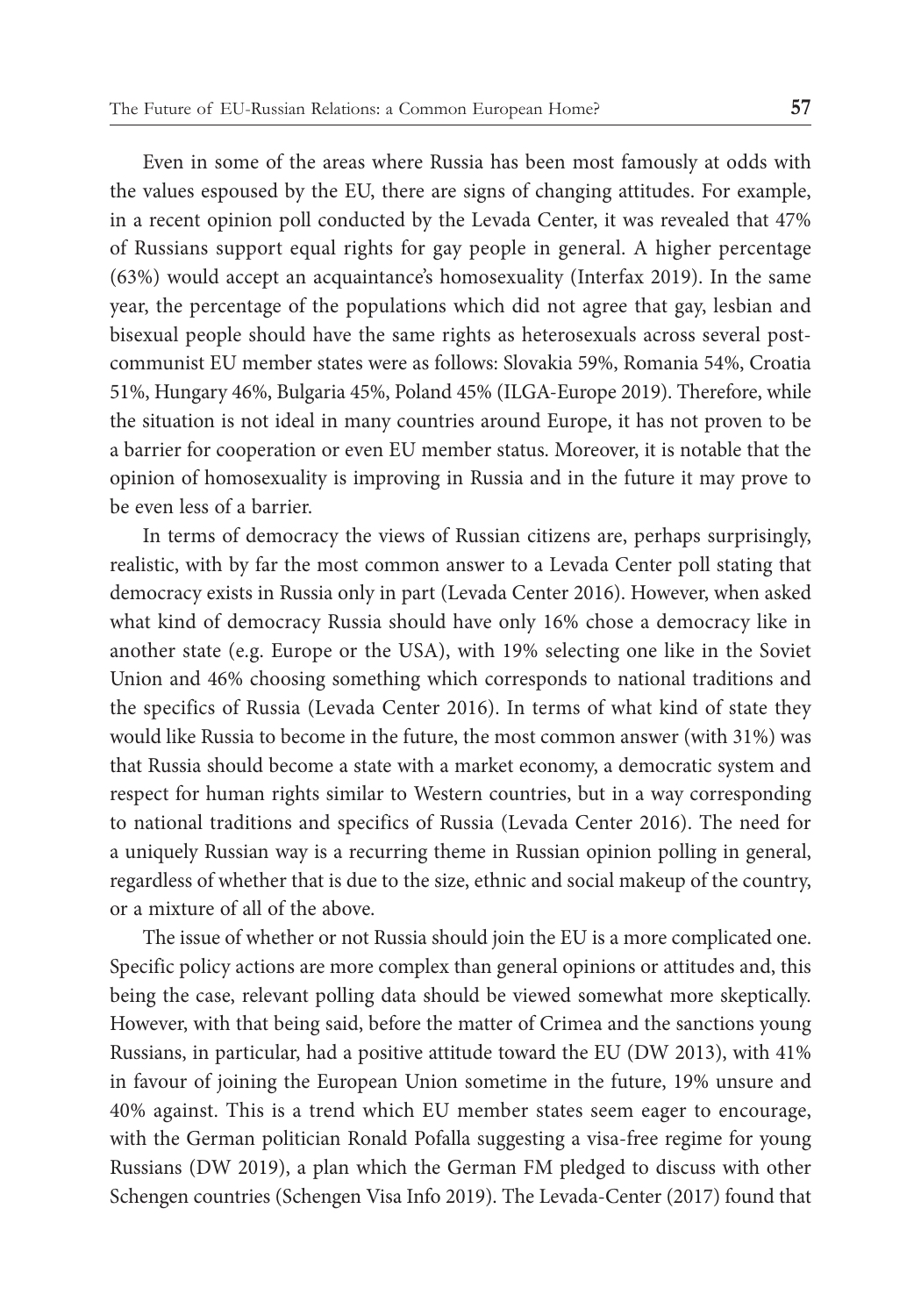only 4% stated that Russia should aim to become a member of the European Union, with 21% selecting "probably", 39% opting for "probably not" and 21% being firmly against while 15% remained unsure. In a country characterised by strong opinions, the uncertainty over the EU is interesting and suggests that, at least from the Russian public's point of view, the door to membership is certainly not closed, even if it is from the point of view of the EU and the government of the Russian Federation.

The European Union enjoys a fairly positive view from the Russian public in general. With 5% very positive, 45% mostly positive, 23% mostly negative, 11% very negative and 17% finding it difficult to say (Levada-Center 2019). This compares well with attitudes towards the USA (42% very positive and mostly positive), but is some way behind attitudes towards Germany (61% very positive and mostly positive) (Levada-Center 2019). The issue of attitudes towards the EU and EU membership is complicated by the fact that the view of Russia itself is not entirely clear. A country of this size and variety is not simple even for its citizens to comprehend. As such, only 7% fully agree that Russia is a European country and 37% somewhat agree, while 35% somewhat disagree, 13% fully disagree and 9% find it hard to say (Levada-Center 2017).

The geopolitical reality is that Gorbachev's heady idea of a Common European Home, which was big on ideas but sparse on details, may be further away than ever. The lack of details, concrete action and insurmountable security concerns saw Gorbachev's Common European Home fail to materialise. Presently even beyond the geopolitical situation several issues still remain, such as the rule of law and respect for human rights. However, opinion polling suggests that, despite the actions of the Russian government, the views of the citizenry continue to develop in a direction similar to other post-communist states who became EU member states. If future Russian governments were to encourage such views, as well as respect for other human rights and the rule of law, then an increase in the speed of these changes is very much possible.

#### **Conclusions**

In conclusion, it seems that opportunities to better integrate Russia into Europe, and the West, have been missed. Russia retains agency and responsibility, especially for its aggressive actions, and the lack of more effort from the Russian side cannot be ignored, nor should it. However, as Brzeziński wrote in his (1994) Foreign Affairs article, the West and the US in particular lacked a well-considered and historically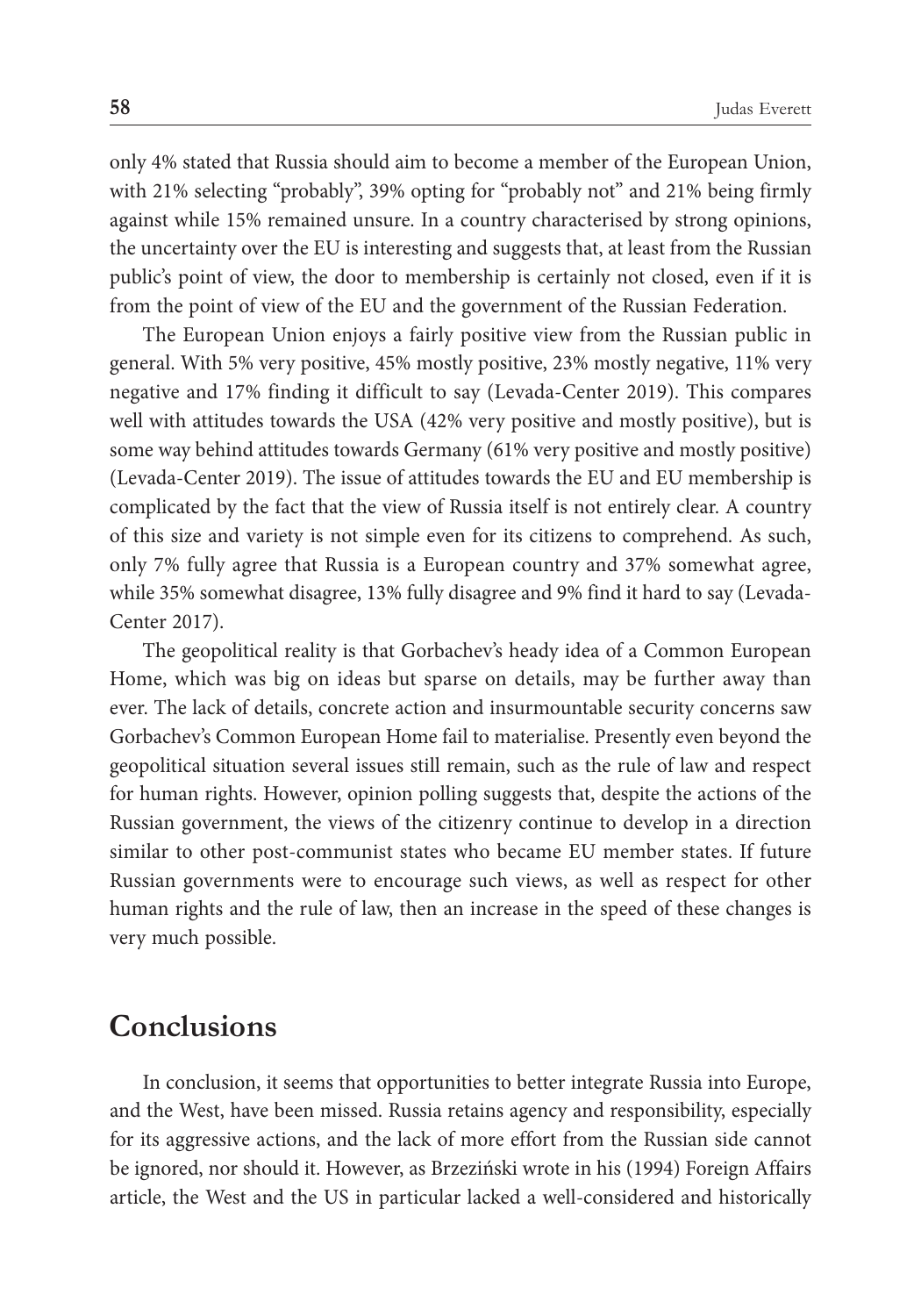relevant successor to the grand strategy of the Cold War years. Such lack of strategy saw neither Russia finding its place in a Common European Home, nor increased security and trust in the region. In fact, the expansion of NATO was not well-thoughtout and the consequence was Russia's new leadership's inevitable distrust of the West. Although such feelings towards the European Union are lessening, the EU only has an interest in integrating states which share the same values.

Russian public opinion does not seem to be a major barrier in seeking membership of the EU, and despite popular opinion both parties are not without shared aims, freedoms, values and responsibilities. This is not to say that Russia could join the EU in the immediate future, but there are signs that the values and opinions of Russians do not constitute a significant barrier and may become even less so in the future. The biggest barrier to Russian integration into Europe, whatever form that may take, does not stem from the EU or any individual state, but from the expansion of NATO and Russian aggression against Ukraine, in particular. Whether any Russian politician could find a way to overcome what is viewed as deceit and betrayal to help steer Russia to a Common European Home is unclear, while Russian NATO membership certainly remains beyond the realm of reality, and attempts at co-operation were undermined by a lack of trust. Therefore, while the economic and social side of the Common European Home idea does have some potential, it is difficult to see how the national security side could be realised.

### **References**

- Benč V., Duleba A., 2009. *Searching for New Momentum in EU-Russia Relations: Agenda, Tools and Institutions*. Bratislava: Slovenská Spoločnost ̌pre Zahraničnú Politiku, and Výskumné Centrum.
- Beschloss M. R., Strobe T., 1994. *At the Highest Levels: The inside Story of the End of the Cold War*. Boston: Back Bay Books/Little, Brown and Company.
- Bialer S. 1988. "Gorbachev's Program of Change: Sources, Significance, Prospects." *Political Science Quarterly*, Vol. 103, No. 3: 403. https://doi.org/10.2307/2150758.
- Casier T. 2018. "Gorbachev's 'Common European Home' and its relevance for Russian foreign policy today." *Debater a Europa*, No. 18: 17–34. https://doi.org/10.14195/1647-6336\_18\_2.
- Conradi P. 2017. *Who Lost Russia? How the World Entered a New Cold War*. London, England: Oneworld Publications Ltd.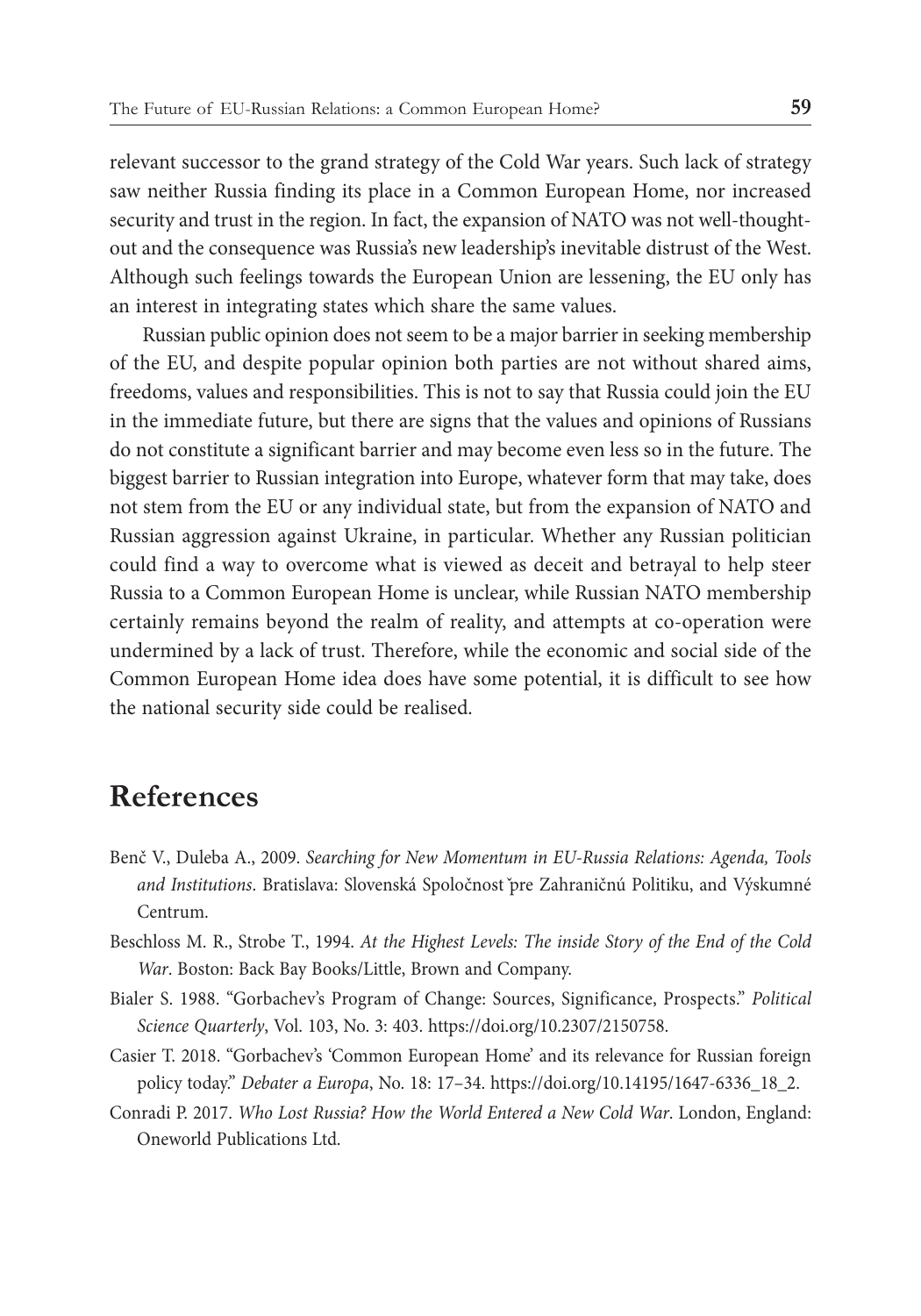- DW. 2013. "Russia: Young People in Particular Have a Positive Attitude toward the EU." May 7, 2013. https://www.dw.com/en/russia-young-people-in-particular-have-a-positive-attitudetoward-the-eu/a-16931781 [accessed on: 11.10.2019].
- DW. 2019. "Глава 'Петербургского диалога': Хотим добиться безвиза для молодых россиян." DW.COM. July 16, 2019. https://bit.ly/2UhDpCr
- Europa.eu. 2016. "The EU in Brief." Text. European Union. June 16, 2016. https://europa.eu/ european-union/about-eu/eu-in-brief\_en
- Goldthau A. and Sitter N. 2015. "Soft Power with a Hard Edge: EU Policy Tools and Energy Security." *Review of International Political Economy*, Vol. 22, No. 5: 941–65.
- Gorbachev M. 2015. "Address given by Mikhail Gorbachev to the Council of Europe (6 July 1989)." Text. CVCE.EU by UNI.LU. March 7, 2015. https://www.cvce.eu/en/obj/address\_ given\_by\_mikhail\_gorbachev\_to\_the\_council\_of\_europe\_6\_july\_1989-en-4c021687-98f9- 4727-9e8b-836e0bc1f6fb.html
- ILGA-Europe. 2019. *Annual Review of the Human Rights Situation of Lesbian, Gay, Bisexual, Trans and Intersex People in Europe 2019*. Brussels: ILGA-Europe.
- Interfax. 2019. "Треть россиян полностью оборвала бы общение со знакомым, узнав, что он гей." Interfax.ru. May 23, 2019. https://www.interfax.ru/russia/662150 [accessed on 29.09.2019].
- Larrabee F. S. 1991. "The New Soviet Approach to Europe." *Proceedings of the Academy of Political Science*, Vol. 38, No. 1: 1–25. https://doi.org/10.2307/1173809.
- Levada Center. 2016. "Российская демократия." January 14, 2016. https://www.levada. ru/2016/01/14/rossijskaya-demokratiya/ [accessed on: 29.09.2019].
- Levada-Center. 2017. "Russia EU." September 26, 2017. https://www.levada.ru/en/2017/09/26/ russia-eu/
- Levada Center. 2019. "Attitudes toward Countries." August 10, 2019. https://www.levada.ru/ en/2019/10/08/attitudes-toward-countries-2/ [accessed on: 1.10.2019].
- Lucas E. 2014. *The New Cold War: Putin's Threat to Russia and the West*. St. Martin's Publishing Group.
- Malcolm N. 1989. "The 'Common European Home' and Soviet European Policy." *International Affairs*, Vol. 65, No. 4: 659–76. https://doi.org/10.2307/2622579.
- Manners I. 2002. "Normative Power Europe: A Contradiction in Terms?" *JCMS: Journal of Common Market Studies*, Vol. 40, No. 2: 235–58.
- Manners I. 2008. "The Normative Ethics of the European Union". *International Affairs*, Vol. 84, No. 1: 45–60.
- Martin S. 1997. "Beyond the G8, Yeltsin Sees His Country in the EU." The Irish Times. March 24, 1997. https://www.irishtimes.com/news/beyond-the-g8-yeltsin-sees-his-countryin-the-eu-1.55254 [accessed on: 13.10.2019].